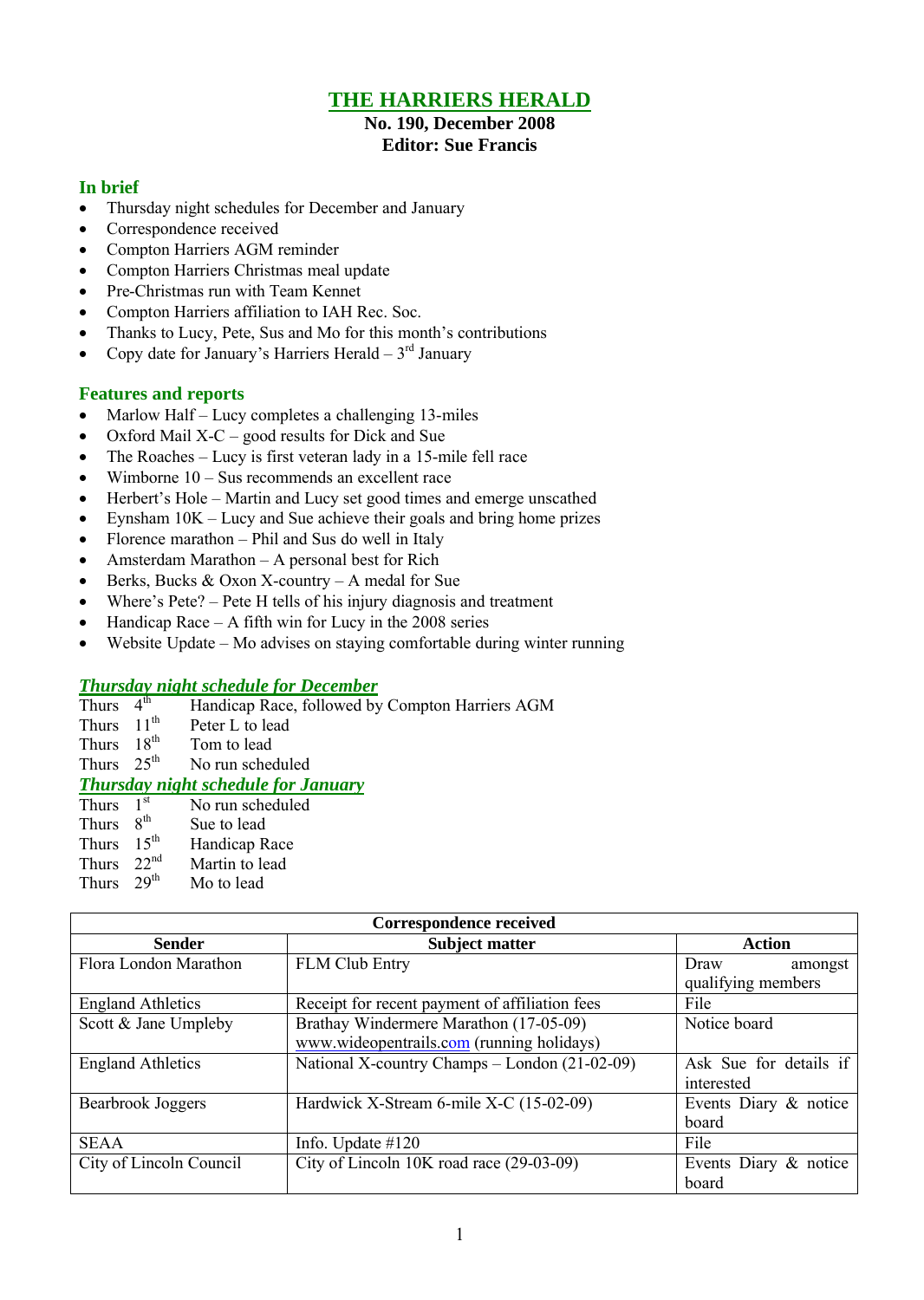## *Compton Harriers Christmas Meal*

This year's meal will be held at 'The Wheatsheaf', East Hendred on Saturday 20<sup>th</sup> December (20:30). So far, a total of 18 Harriers and partners are attending and the deposits have been paid to secure our booking. I will be asking for your menu choices soon.

### *Pre-Christmas run with Team Kennet*

Compton Harriers are invited to join members of Team Kennet for a run on Saturday 20<sup>th</sup> December, starting 10:30 from Crookham Common athletics track, Newbury. It will be a social run of about 7 miles around the wooded area of Brimpton, suitable for runners of all standards. Showers and toilets will be available at the track.

## *Compton Harriers affiliation to IAH Rec. Soc.*

The AGM of Rec. Soc. was held on  $26<sup>th</sup>$  November. Martin presented our proposal to amend the Rec. Soc. constitution to allow affiliated clubs to offer membership without the need to be Rec. Soc. members.

**Reasons for proposal:** We do not want to exclude from our Club those individuals who want to join Compton Harriers (CH), but are highly unlikely to visit and use the Rec Soc facilities (i.e. it seems unfair to expect them to pay the É24 annual Rec Soc fee). We appreciate that this fee is good value for those who use the facilities. However, by virtue of the Club's affiliation to 'England Athletics', membership of CH allows runners to subscribe to 'England Athletics' and compete legitimately as a Compton Harrier. We believe this situation is unique amongst Rec Soc-affiliated clubs.

**Proposal:** To amend our Club's constitution to accommodate 'friends' of CH, who would:

- Be people with strong links to CH, elected to the Club at the Committee's discretion.
- Be entitled to compete for CH on payment of CH subscription & England Athletics levy.
- Not be free to enjoy any benefits or facilities offered by Rec Soc, except as a visiting guest.
- Not be able to vote at the AGM.

Martin's presentation, and our responses to questions, did much to clarify the proposal to those attending the meeting, and allayed some concerns which had previously been expressed by Rec. Soc. Committee members. Specific questions and comments were:

- Steve Gibbs (Rec. Soc. Treasurer) Q: Will this result in a significant loss of income to Rec. Soc.? A: No. The individuals concerned are not currently Rec. Soc. members anyway.
- Steve Gibbs Q: Will this apply to a large proportion of CH membership? A: No, 4 or 5 people at the most.
- Judy Eynon (former Rec. Soc. Secretary) Q: It is fair to make this exception for CH but not for other clubs? How do representatives of other clubs feel about this?
- Lisa Rothwell (Squash Club) Having now heard about the importance of being a club member in order to gain England Athletics affiliation, she understood our proposal. The Squash Club have no such affiliation to a national body. Lisa supported our proposal.
- Dave Balkissoon (Cricket Club) Dave said the Cricket Club has no affiliation to a national body so the situation is different for them. He had had no objection to our proposal.
- Lisa Rothwell Paid credit to Compton Harriers for raising this issue with Rec. Soc. and trying to make these amendments in a transparent manner without trying to do things via 'the back door'. There are a number of IAH employees who *are* regular users of the facilities and have to be chased for their subs.
- Judy Eynon: Still has reservations about making changes to the constitution which may set a precedent.

However, the majority of the meeting attendees seemed to either support, or at least not object, to our proposal. Unfortunately, there were not enough attendees to make a quorum so it was not possible to take a decision on this and other agenda items which required a vote. An EGM is scheduled for  $10<sup>th</sup>$  December to vote on these matters but we are hopeful that the proposal will be accepted.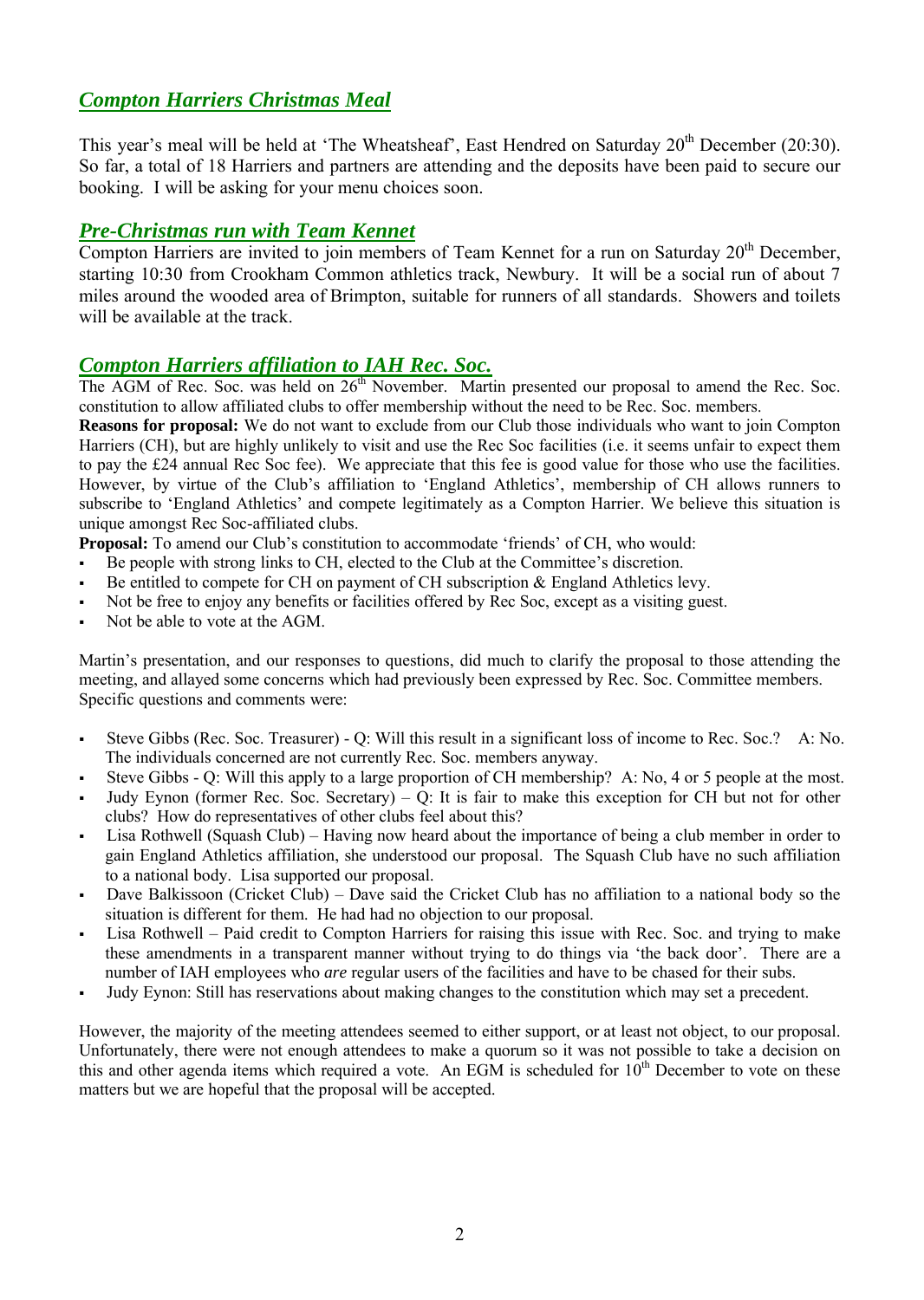## *Marlow Half, 2 nd November*

### **Lucy**

This was a fairly large (872 finishers) but friendly race, with a Guy Fawkes theme – it was he (or one of his imitators) who lit the firework to start us off. The course begins on a gentle but long hill and continues on quiet country lanes with undulations that become more challenging, with some descents that only a fell runner could truly appreciate! The scenery made up for the hard work, with some lovely Autumnal beech woods to run though. The finish and HQ were at William Borlase's Grammar School, where a skilful commentator at the finish kept up the interest. He also diverted attention away from the air ambulance picking up one of the runners who had suffered a cardiac arrest. Fortunately the runner has since made a good recovery and at the last update had received his finisher's t-shirt! A cake and tea stall was on hand to resuscitate the rest of us, and a large TV screen gave 'live' results updates.

| $1st$ Man         | EDDIE O'GORMAN       | 01:14:42 |
|-------------------|----------------------|----------|
| $1st$ Lady        | <b>LESLEY WHILEY</b> | 01.28.21 |
| $141^{st}$        | LUCY GETTINS         | 01:37:27 |
| 872 <sup>nd</sup> | Last finisher        | 02:59:39 |

## *Oxford Mail X-C, Ascott-under-Wychwood, 2 nd November*

#### **Sue**

Dick and I competed in this first race of the winter series for Team Kennet. I had a good race to finish  $7<sup>th</sup>$ (20:57) in the ladies 3-mile event, which was won by Team Kennet's Rachael Elliot (19:40). With Helen Preedy  $(9<sup>th</sup>)$  we formed the winning team on the day. The men's 6-mile race was won by Steve Kimber (30:41). Less than two weeks after his operation. Dick was very pleased to complete the race in  $138<sup>th</sup> (40.35)$ . The team finished fourth.

## *The 15-mile Roaches fell race, 9 th November*

### **Lucy**

This race is a 3 hour+ drive away, but worth a trip. The mile-long run-in from Meerbrook is uninspiring (mud, deeper mud and deep smelly stuff) but once on the Roaches crags the race becomes great fun. A mile of nonslip sandstone boulders is followed by a rocky descent, a forest path and the knee-deep river Dane. More undulating trails are followed by the hands-and-knees ascent of Shutlingsloe, a run round the trig point and return by the same route. Usually fell races are unmarked, but this had large orange signs and marshals in abundance. There were even 4 water stations. After giving it all I'd got I was very pleased to come away with the over-40 ladies prize. The weather (again) was despicable, but this being up North there was an excellent pub close by where we could get a good feed and a pint for less than the price of a whippet.

| $1st$ man  | <b>Andrew Davies</b> | 02:04:55 |
|------------|----------------------|----------|
| $1st$ lady | Jackie Lee           | 02:23:27 |
| $49th$ man | Martin Fray          | 02:35:29 |
| $7th$ lady | Lucy Gettins         | 02:54:30 |
| $221^{st}$ | Last finisher        | 04:19:10 |

## *Wimborne 10, 16th November*

### **Sus**

This race has all the ingredients you would wish for in a race. You park at the QE sports centre and then you walk to the start, do your race and then you eat as much home made cake and tea in your new china you have just received for finishing, go back to the QE centre, a very high spec centre, and have a lovely shower all for a bargain of only É7. Oh, and the route is beautiful, especially the start/finish which is in a wood; the remaining is narrow country roads. It does say undulating on the tin but it is getting close to hilly in my view, though I am not sure where the line is drawn.

It attracts mainly attached runners and gets sold out. Personally I was not sure what speed to do as the distance is not too familiar to me, but sub 7 min per mile would be acceptable – I did 6:58. Nigel Leighton won the race in 52:45 and Melanie Ellis from Shaftesbury Barnet was first lady in 1:01:13.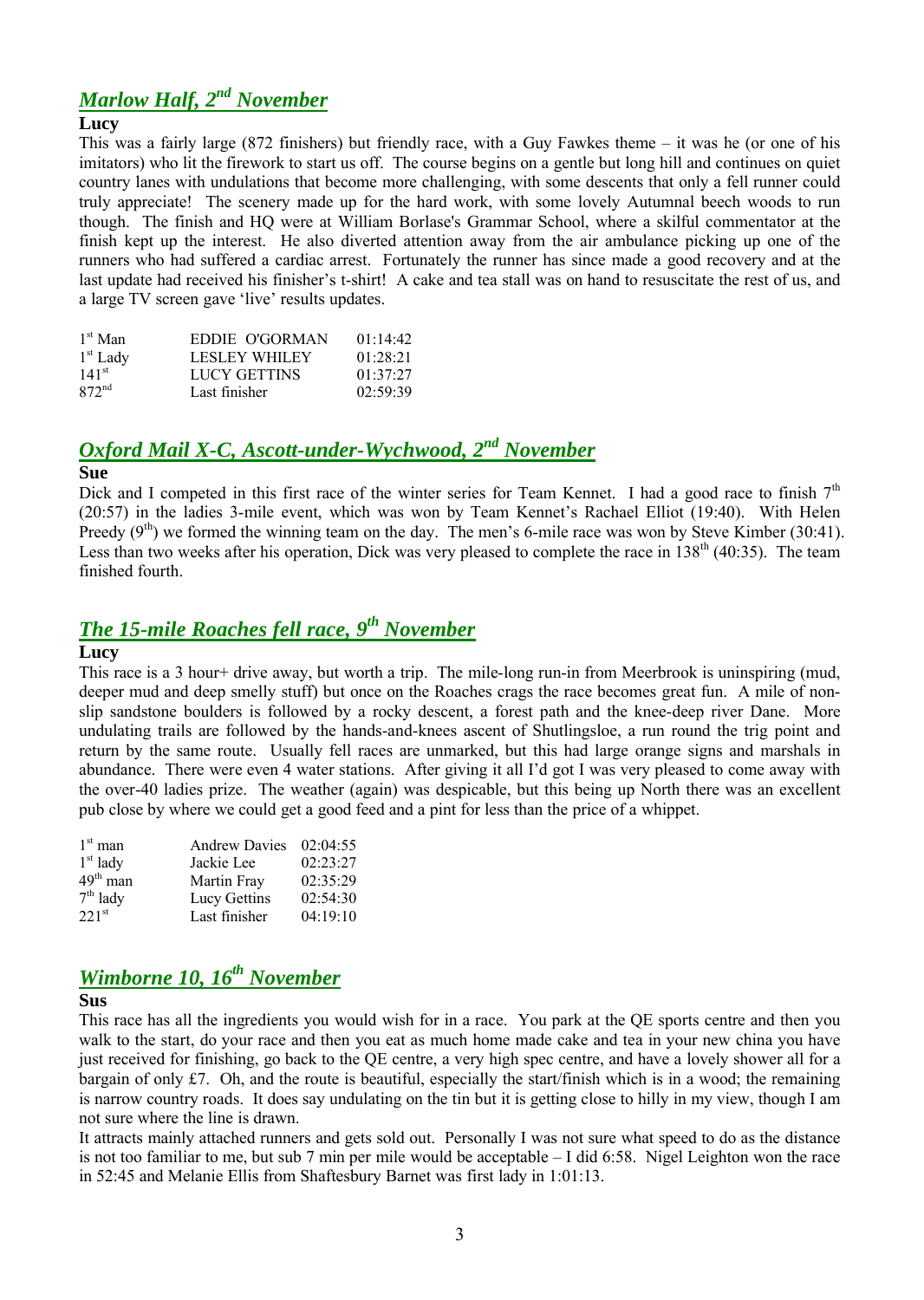## *Herbert's Hole Challenge, 16th November* **Lucy**

Herbert's Hole Challenge is well known to the Harriers, but had only 2 representatives from Compton this year. This 10.5 km multi-terrain race in Chesham, Bucks, was muddier than previous years, but pleasurable as ever. On the pretext of attending the prize-giving we were delighted to find the bar at the race HQ was open, so a very damp morning ended with some welcome refreshment.

| $1st$ Man         | EDDIE O'GORMAN | 39:14   |
|-------------------|----------------|---------|
| $16th$ Man        | Martin Fray    | 44:54   |
| $1st$ Lady        | Fiona Kennedy  | 46:05   |
| $9th$ Lady        | Lucy Gettins   | 51:24   |
| $357^{\text{th}}$ | Last finisher  | 1:34:36 |

## *Eynsham 10K, 30th November*

**Sue**

Lucy and I both competed in this annual 10K race, while Mo ran one lap of the course in reverse direction in order to cheer us on and take photos. Despite miserable weather conditions – cold, raining, and quite blowy in places – Lucy and I both achieved our pre-race goals. Lucy set a PB, running sub-43 for the first time, while I just scraped under 40 minutes. Our efforts were rewarded with prizes. Lucy received a trophy for being  $2<sup>nd</sup>$ FV45 and, since this race also incorporated the Oxfordshire County 10K Champs, she also won a county medal. I was 3<sup>rd</sup> lady overall, but 1<sup>st</sup> FV35, for which I received a trophy, and the annual category-winners cup, and a Fit-2-Run voucher. We visited The Queen's Head for lunch and drinks before heading home.

| $1st$ Man                          | Steve Kimber        | 32.23   |
|------------------------------------|---------------------|---------|
| $1st$ Lady (28 <sup>th</sup> )     | Stephanie Lane      | 36:59   |
| $1^{st}$ FV35 $(66^{th})$          | Sue Francis         | 39:57   |
| $2^{nd}$ FV45 (130 <sup>th</sup> ) | <b>Lucy Gettins</b> | 42:50   |
| $530^{\text{th}}$                  | Last finisher       | 1:23:44 |

## *Florence Marathon, 30th November*

Sus and Phil represented Compton Harriers in Italy and did the club proud. Sus set a PB of 3:19:29 and was  $43<sup>rd</sup>$  lady - she says she is a very happy girl. Phil was only 2 minutes outside her PB, finishing in 3:44:19 (205<sup>th</sup>) lady). Phil says she's happy with her time especially as she had to stop for a wee break!

### *Amsterdam Marathon*

Just 4 months after breaking his ankle in a road accident, Rich completed the Amsterdam Marathon in a personal best time of 3:37.

## *Berks, Bucks & Oxon cross-country, 15th November*

### **Sue**

I competed (although in a Reading AC vest, I'm afraid) in this annual championship event, this year hosted by Maidenhead AC. My race was over a 6K course and the competitors included sixty ladies aged 17 to over 50, and about twenty boys aged 15-17. The course was two laps around a nature reserve and playing fields and, being fairly flat and dry, suited me. I started sensibly and gradually worked my way through the field until I was placed as  $7<sup>th</sup>$  lady. I worked hard to catch two others in the finishing straight, but they found a final sprint and I finished immediately behind them, in 23:56. Although  $7<sup>th</sup>$  overall, I received a silver medal for being second lady in my age category  $(20 - 40)$ . The race winner was FV40 athlete Sarah Gee of Reading Roadrunners (22:56).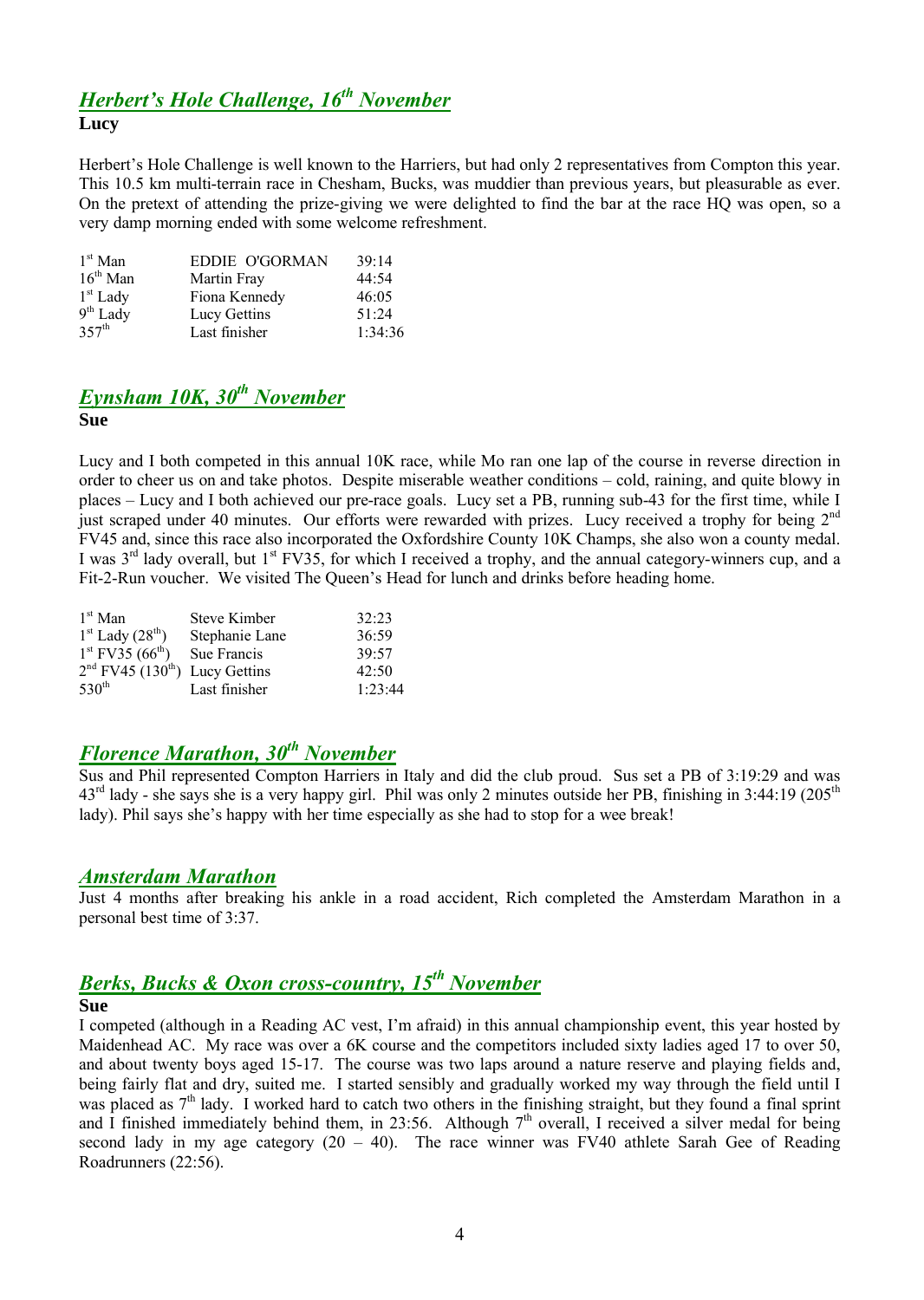## *Where's Pete?*

Even in the dark winter nights you will probably have noticed that I've not run with the Harriers for some time. This is due to an injury which has been diagnosed as Achilles Tendinopathy (commonly known as Achilles Tendonitis).

It is apparently a common running injury that is most frequently due to overuse. It usually comes on gradually, and is more common in those aged over 40. As I tend to run less distance than most of the Harriers I suspect my problem is being of a certain age!

The Achilles tendon is the strongest tendon in the human body and its function is to transmit the force of these muscles to produce the push-off during walking and running. Achilles Tendinopathy is usually characterised by degeneration of the Achilles tendon. This means that the tendon does not possess its normal tensile strength and may be liable to rupture with continued sporting activity. Hence my GP instructed me not to run and referred me for physiotherapy. Two and a half months later I've now had my first session.

I've been told recovery is optimised by using a very gradually progressed strengthening programme for the Achilles tendon and calf muscles. These exercises cause the Achilles tendon to adapt and get stronger.

This strengthening programme uses what is called 'eccentric muscle work'. Eccentric muscle work refers to a muscle that is lengthening while contracting. Maximum tension is generated in the muscle and tendon during the eccentric contraction. Gradually increasing the load by increasing the number of sets and reps of eccentric Calf contractions causes the Achilles tendon to adapt and get stronger.

I'm thus doing four reps a day of my prescribed exercise and return to the couch in two weeks for further assessment. What do I want for Xmas? – a cure!

**Pete H**

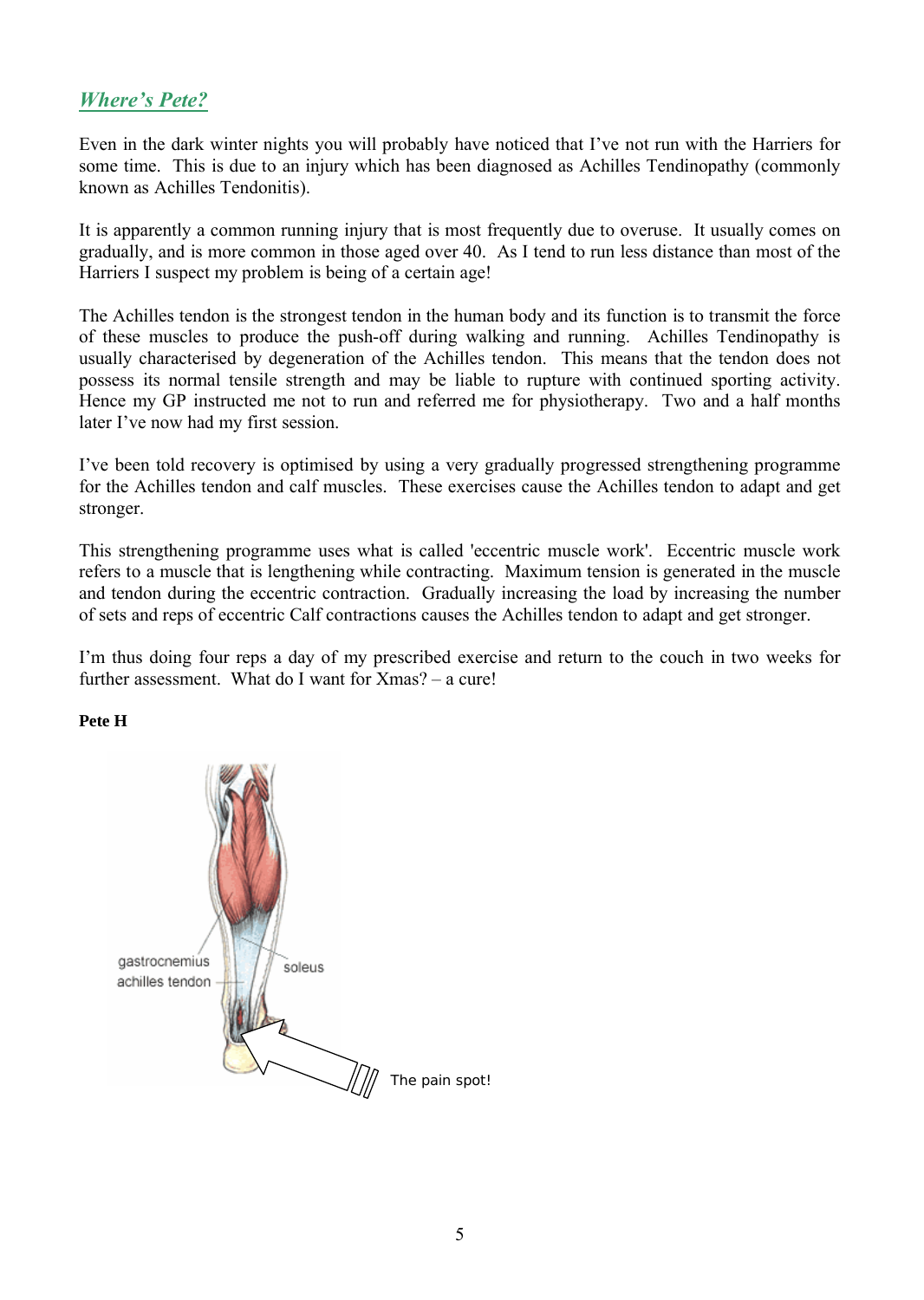### *Handicap Race* **Sue**

November's Handicap Race was held around our winter 'Village lap' route, on a pleasant but dark Thursday evening. Lucy continued her fantastic run of PBs (this one by 40 seconds) for a sub-13 performance and a well-deserved victory. Martin worked hard to take a good second place with a time just outside 11 minutes. Dick, Peter and Sue started in close succession, and had a good battle on the way round to finish in close succession (although half a minute behind Lucy and Martin). Peter took third spot, ahead or Sue and Dick. Meena put in a solid performance on only her second race around this route while Matt, who once again had the unenviable 'honour' of starting last, passed Rich in the final stages of the race. Rich admitted he was still recovering from his recent marathon, and only came along because he needed to return the trophy he won last month!

Congratulations to Lucy, and thanks to Jan for timing, with help from Ryan. The next race is scheduled for Thursday 4<sup>th</sup> December, and will be around the Village lap route starting and finishing from outside the Kearns' house.

| Pos | <b>Name</b> | <b>Start time</b> | <b>Finish time</b> | <b>Actual time</b> | Handicap       |  |
|-----|-------------|-------------------|--------------------|--------------------|----------------|--|
|     |             |                   |                    |                    | <b>Beaten?</b> |  |
|     | Lucy        | 1:48              | 14:25              | 12:37              | $-0:35$        |  |
| 2   | Martin      | 3:38              | 14:39              | 11:01              | $-0:21$        |  |
| 3   | Peter       | 3:06              | 15:08              | 12:02              | $+0:08$        |  |
|     | <b>Sue</b>  | 3:14              | 15:13              | 11:59              | $+0:13$        |  |
| 5   | Dick        | 2:59              | 15:26              | 12:27              | $+0:26$        |  |
| 6   | Meena       | 0:27              | 15:42              | 15:15              | $+0:42$        |  |
| 7   | Matt        | 3:48              | 16:16              | 12:28              | $+1:16$        |  |
| 8   | Rich        | 2:42              | 16:24              | 13:42              | $+1:24$        |  |

With only one race left in the 2008 Handicap Championship, Lucy has scored maximum points (each runner's five best scores will count towards the final score, and Lucy now has 5 wins under her belt). I think I can safely get the trophy engraved for her now! Dick, Martin and Sue all have the same overall total score but, based on their best five scores, Martin is in second spot ahead of Dick, pushing Sue out of the top three. Meanwhile, Peter is steadily working up the table and a good performance by him in December's race could move him into second or third spot.

| Pos.                    | <b>Name</b> | <b>Race points</b> |                          |                          |                |                |                          |                          |                |                          |              |
|-------------------------|-------------|--------------------|--------------------------|--------------------------|----------------|----------------|--------------------------|--------------------------|----------------|--------------------------|--------------|
|                         |             | Race               | Race                     | Race                     | Race           | Race           | Race                     | Race                     | Race           | Race                     | <b>Total</b> |
|                         |             | 1                  | $\boldsymbol{2}$         | 3                        | 4              | 5              | 6                        | 7                        | 8              | 9                        | (best 5)     |
| $\mathbf{1}$            | Lucy        | 5                  | 7                        | 5                        | 7              | 7              | 7                        | 6                        | 7              | $\overline{\phantom{a}}$ | 51(35)       |
| $\boldsymbol{2}$        | Martin      | 6                  | $\overline{4}$           | $\blacksquare$           |                | $\overline{4}$ | 6                        | $\overline{\phantom{0}}$ | 6              | $\overline{\phantom{0}}$ | 27(26)       |
| 3                       | Dick        | $\overline{7}$     | ٠                        | ۰                        | 6              | 3              | 4                        | 4                        | 3              | $\overline{\phantom{0}}$ | 27(24)       |
| $\overline{\mathbf{4}}$ | Sue         | 3                  | 6                        | 6                        | $\overline{2}$ |                | $\overline{2}$           | 3                        | 4              | $\overline{\phantom{a}}$ | 27<br>(22)   |
| 5                       | Peter L     | $\overline{2}$     | $\overline{\phantom{0}}$ | $\blacksquare$           | 3              | 5              | 5                        | $\overline{\phantom{a}}$ | 5              | $\overline{\phantom{0}}$ | 20           |
| 6                       | Andy        | $\overline{4}$     | -                        | 7                        | -              | $\overline{2}$ | -                        | ۰                        | -              | $\overline{\phantom{a}}$ | 13           |
| 7                       | Pete H      | 1                  | 5                        | $\blacksquare$           | 4              | Ξ.             |                          | ۰                        | ۰              | $\overline{\phantom{a}}$ | 11           |
| $8=$                    | Sally       | -                  | ٠                        | ۰                        | 5              |                | 3                        | $\overline{\phantom{0}}$ | -              |                          | 9            |
| $8=$                    | Meena       | -                  | -                        | $\overline{\phantom{0}}$ | ۰              | 6              |                          | $\overline{\phantom{0}}$ | $\overline{2}$ | $\overline{\phantom{a}}$ | 9            |
| 10                      | Rich        | ۰                  | ٠                        | ۰                        | ۰              | Ξ.             | $\overline{\phantom{0}}$ | 7                        |                | $\overline{\phantom{0}}$ | 8            |
| $11=$                   | Kirsty      |                    | ٠                        | $\overline{4}$           |                | ٠              | -                        | $\overline{\phantom{0}}$ | -              | $\,$                     | 6            |
| $11=$                   | Matt        | -                  | ٠                        | ۰                        | ۰              | ٠              | $\overline{\phantom{a}}$ | 5                        |                | $\overline{\phantom{a}}$ | 6            |
| $13=$                   | <b>Sus</b>  | ۰                  | ٠                        | $\overline{\phantom{a}}$ | ۰              |                | ۰                        | $\overline{\phantom{a}}$ | ۰              | $\overline{\phantom{a}}$ |              |
| $13=$                   | John        |                    | -                        | -                        | -              | Ξ.             | -                        | -                        | -              |                          |              |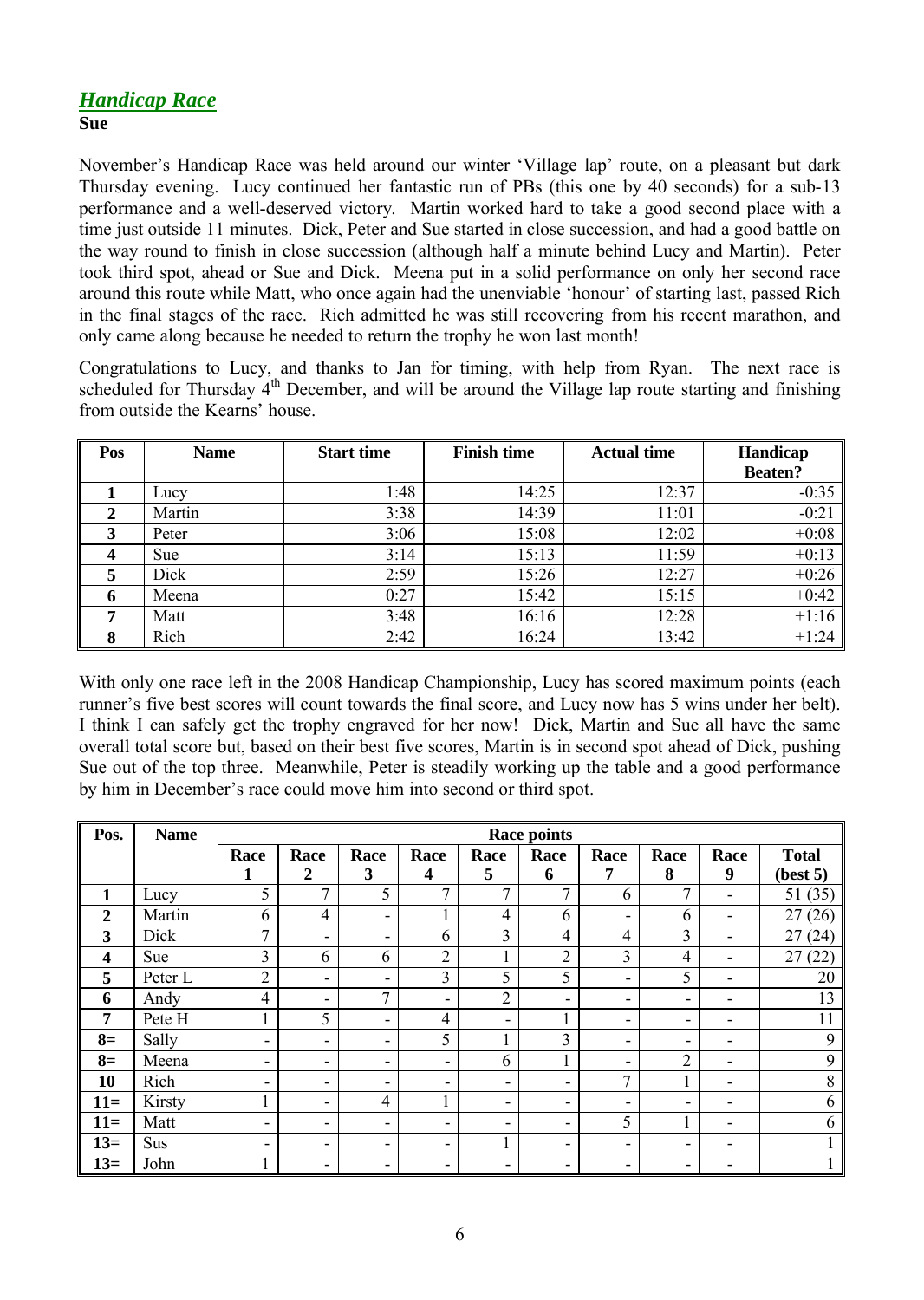## *[Website update… http://www.comptonharriers.org.uk](Website update� http://www.comptonharriers.org.uk)*

### **Mo**

Apart from the new "Firework Display" and then the "Jig-Saw Puzzle" effects on the front page, there have been no major changes to the website layout for a while, so it may be time to update its appearance or modernise it a wee bit … I am looking at a few ideas at the moment, so there is no imminent change to report. I was talking to Sus last Thursday and she asked about the annoying pop-ups she encounters every time she visits the site ... so if any of you are experiencing the same thing, it is probably because you haven't changed your favourites link since the days of the old address at comptonharriers.cjb.net! The current site does not have any pop-ups, so if you are experiencing the same as Sus, you need to change your favourites link to *<http://www.comptonharriers.org.uk>* or you can also access through *<http://www.comptonharriers.co.uk>*

### **For this issue, my recommended website visit is:**

*[http://www.webmd.com/video/low-](http://www.webmd.com/video/low)fat-exercise-injury* the webmd site is well worth a visit. The link takes you to the exercise and fitness area of the website which features a variety of short videos to explain the benefits of various forms of exercise and food intake. If you want to understand the benefits of pole walking or know exactly how to choose the correct running shoe to suit your style, then all will be revealed. There is an absolute multitude of topic areas covered on the site which covers everything from dieting to diagnosis … this site can keep you fascinated for hours (as long as you don't mind an overdose of the accent!). Try the interactive symptom checker as well.

### **My article this month focuses on comfort during your winter training;**

### *It's important to pay attention to temperature and wind chill factors*

Strong wind penetrates your clothes and removes the insulating layer of warm air around you. Your movement also creates wind chill because it increases air movement past your body. If the temperature dips below zero or the wind chill is below minus 20, hit the treadmill instead.

### *Protect your hands and feet*

As much as 30% of your body heat escapes through your hands and feet. On mild days, wear gloves that wick moisture away. Mittens are a better choice on colder days because your fingers will share their body heat. You can also tuck disposable heat packets into your mittens. Add a wicking sock liner under a warm polar fleece or wool sock, but make sure you have enough room in your running shoes to accommodate these thicker socks. *Dress in layers*

Start with a thin layer of synthetic material such as polypropylene, which wicks sweat from your body. Stay away from cotton because it holds the moisture and will keep you wet. An outer, breathable layer of nylon or Gore-Tex will help protect you against wind and precipitation, while still letting out heat and moisture to prevent overheating and chilling. If it's really cold out, you'll need a middle layer, such as polar fleece, for added insulation.

### *Protect head and neck*

On cold days, you'll lose approximately 40% of your heat from your head, so it's important to keep it covered. Follow these tips to protect your skin from cold, wind chill and chapping:-

- *Thermal hat*: A fleece or wool hat is perfect for keeping your head warm during winter runs. You can easily tuck it into your running tights if you start to overheat.
- *Neck Gaiter:* Often worn by skiers, a neck gaiter can be extremely valuable on a frigid, windy day to protect your neck and face. You can pull it up over your mouth to warm the air you're breathing in, which is especially helpful when you first start your run.
- $\bullet$  *Balaclava:* A must if the temperature or wind chill is below -10<sup>o</sup>C. A balaclava covers your whole head, exposing only your face or part of it, and sometimes only your eyes, thus providing excellent protection in extreme conditions.
- *Chapstick/Vaseline:* This will protect your lips from chapping. You can also use Vaseline on your nose and cheeks (or anywhere else on your face) to prevent windburn and chapping.

### *Upper body protection*

The key to winter running is layering. Not only do layers trap body heat, they allow sweat to move through the layers of clothing. The moisture is wicked away from your first layer to your outer layers, and then evaporates. Here is a guide to layering on your upper body: